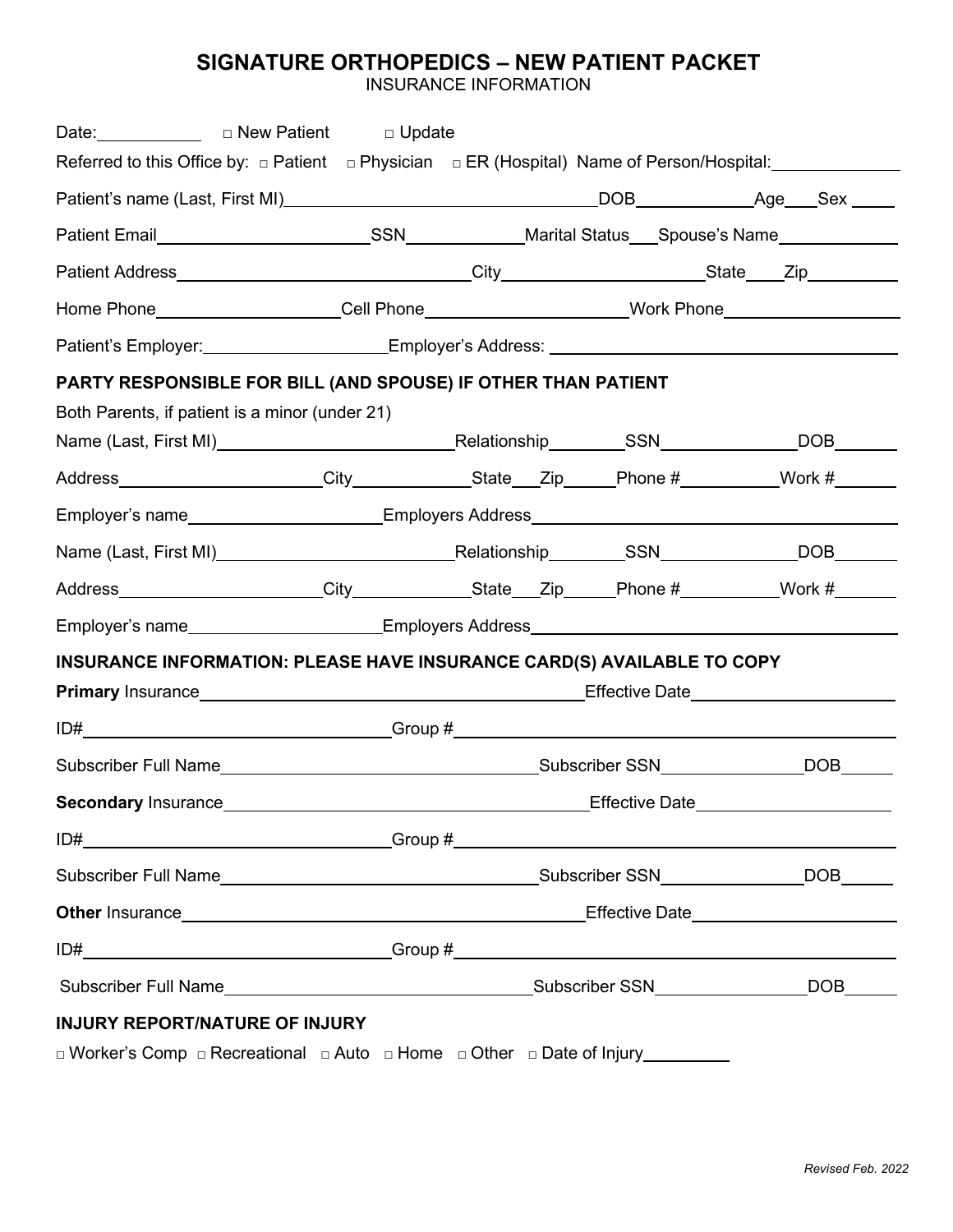# **SIGNATURE ORTHOPEDICS – NEW PATIENT PACKET**

INITIAL MEDICAL EVALUATION

|                                                                                                                                                                                                                                                                                                                      | Date of Birth: <u>Cambridge Communist Communist Communist Communist Communist Communist Communist Communist Communist Communist Communist Communist Communist Communist Communist Communist Communist Communist Communist Commun</u> |                                                                                                                             |                              |                                                                                                                                                                                                                                               |                           |                                                                                                                                                                                                      |                                                      |
|----------------------------------------------------------------------------------------------------------------------------------------------------------------------------------------------------------------------------------------------------------------------------------------------------------------------|--------------------------------------------------------------------------------------------------------------------------------------------------------------------------------------------------------------------------------------|-----------------------------------------------------------------------------------------------------------------------------|------------------------------|-----------------------------------------------------------------------------------------------------------------------------------------------------------------------------------------------------------------------------------------------|---------------------------|------------------------------------------------------------------------------------------------------------------------------------------------------------------------------------------------------|------------------------------------------------------|
|                                                                                                                                                                                                                                                                                                                      |                                                                                                                                                                                                                                      |                                                                                                                             |                              |                                                                                                                                                                                                                                               |                           |                                                                                                                                                                                                      |                                                      |
| Which is your dominant hand? $\Box$ Right $\Box$ Left                                                                                                                                                                                                                                                                |                                                                                                                                                                                                                                      |                                                                                                                             |                              |                                                                                                                                                                                                                                               |                           |                                                                                                                                                                                                      |                                                      |
|                                                                                                                                                                                                                                                                                                                      |                                                                                                                                                                                                                                      |                                                                                                                             |                              |                                                                                                                                                                                                                                               |                           |                                                                                                                                                                                                      |                                                      |
|                                                                                                                                                                                                                                                                                                                      |                                                                                                                                                                                                                                      |                                                                                                                             |                              |                                                                                                                                                                                                                                               |                           |                                                                                                                                                                                                      |                                                      |
|                                                                                                                                                                                                                                                                                                                      |                                                                                                                                                                                                                                      |                                                                                                                             |                              |                                                                                                                                                                                                                                               |                           |                                                                                                                                                                                                      |                                                      |
| Who referred you to our clinic? $\Box$ Self $\Box$ Friend $\Box$ Physician                                                                                                                                                                                                                                           |                                                                                                                                                                                                                                      |                                                                                                                             |                              |                                                                                                                                                                                                                                               |                           |                                                                                                                                                                                                      |                                                      |
|                                                                                                                                                                                                                                                                                                                      |                                                                                                                                                                                                                                      |                                                                                                                             |                              |                                                                                                                                                                                                                                               |                           |                                                                                                                                                                                                      |                                                      |
| Reason for visit/Chief Complaint: Please describe injury/complaint & how long condition has been present:                                                                                                                                                                                                            |                                                                                                                                                                                                                                      |                                                                                                                             |                              |                                                                                                                                                                                                                                               |                           |                                                                                                                                                                                                      |                                                      |
|                                                                                                                                                                                                                                                                                                                      |                                                                                                                                                                                                                                      |                                                                                                                             |                              |                                                                                                                                                                                                                                               |                           |                                                                                                                                                                                                      |                                                      |
| Date of onset injury/symptom ___________________ Is this work related? $\Box$ YES $\Box$ NO $\Box$ Has it been reported? $\Box$ YES $\Box$ NO                                                                                                                                                                        |                                                                                                                                                                                                                                      |                                                                                                                             |                              |                                                                                                                                                                                                                                               |                           |                                                                                                                                                                                                      |                                                      |
| Please list any tests, xrays or therapies tried for current condition: (circle all that apply and give date)                                                                                                                                                                                                         | Date Performed                                                                                                                                                                                                                       |                                                                                                                             |                              | Date Performed                                                                                                                                                                                                                                | <b>Medications Tried:</b> |                                                                                                                                                                                                      | Date Performed                                       |
| Imaging (xrays)<br>Diagnostic Testing, (MRI,                                                                                                                                                                                                                                                                         |                                                                                                                                                                                                                                      | Physical Therapy /<br>Chiropractor / Home                                                                                   |                              |                                                                                                                                                                                                                                               |                           |                                                                                                                                                                                                      |                                                      |
| $CT, other$ $\qquad$                                                                                                                                                                                                                                                                                                 |                                                                                                                                                                                                                                      | Exercise Program                                                                                                            |                              |                                                                                                                                                                                                                                               |                           |                                                                                                                                                                                                      |                                                      |
| Past Medical History (Please check all that apply)                                                                                                                                                                                                                                                                   |                                                                                                                                                                                                                                      |                                                                                                                             |                              |                                                                                                                                                                                                                                               |                           |                                                                                                                                                                                                      | $\Box$ NO PAST MEDICAL HISTORY                       |
| Alzheimer's disease<br>□ Anemia □ Angina<br>Arthritis<br>$\Box$<br>Asthma<br>$\Box$<br>□ Cancer<br>Specify type: Specify type:<br>□ Congestive Heart Failure<br>□ COPD<br>Crohn's disease<br>П.<br>Coronary Artery disease<br>$\Box$<br>Deep Vein Thrombosis (DVT)<br>$\Box$<br>Degenerative joint disease<br>$\Box$ | □ Depression<br>$\Box$ Diabetes<br>□ Drug Abuse<br>cholesterol)<br>□ Fracture<br>$\Box$ Gout<br>$\Box$ HIV                                                                                                                           | □ Elevated Lipids (high<br>$\Box$ Fibromyalgia<br>□ Headache/Migraine<br>□ Hepatitis/liver disease<br>□ High Blood Pressure | attack)<br>$\Box$<br>disease | □ Inflammatory bowel disease<br>$\Box$ Lyme disease<br>□ Myocardial infarction (heart<br>□ Obesity<br>$\Box$ Osteoporosis<br>Peptic Ulcer disease<br>$\Box$ Psoriasis<br>Renal disease (kidney<br>$\Box$ Scoliosis<br>$\Box$ Seizure Disorder |                           | □ Sleep Apnea<br>□ Spinal Stenosis<br>□ Spondyloarthopathy<br>(Spondyloarthritis)<br>$\Box$ Stroke<br>□ Systemic lupus<br>erythematosus (Lupus)<br>□ Thyroid disease<br>D Vascular disease<br>$\Box$ | <b>Other Medical Problems:</b>                       |
| <b>Past Surgical History</b><br>Type of Surgery                                                                                                                                                                                                                                                                      |                                                                                                                                                                                                                                      |                                                                                                                             |                              |                                                                                                                                                                                                                                               |                           |                                                                                                                                                                                                      |                                                      |
|                                                                                                                                                                                                                                                                                                                      |                                                                                                                                                                                                                                      |                                                                                                                             |                              |                                                                                                                                                                                                                                               |                           |                                                                                                                                                                                                      |                                                      |
| Current Medications & dosage (if known):<br>Name of Medication / Strength / Directions                                                                                                                                                                                                                               |                                                                                                                                                                                                                                      | $\Box$ NO Medications                                                                                                       |                              | Name of Medication / Strength / Directions                                                                                                                                                                                                    |                           |                                                                                                                                                                                                      | If you brought a list, please ask us to make a copy. |
|                                                                                                                                                                                                                                                                                                                      |                                                                                                                                                                                                                                      |                                                                                                                             |                              |                                                                                                                                                                                                                                               |                           |                                                                                                                                                                                                      |                                                      |
|                                                                                                                                                                                                                                                                                                                      |                                                                                                                                                                                                                                      |                                                                                                                             |                              |                                                                                                                                                                                                                                               |                           |                                                                                                                                                                                                      |                                                      |
|                                                                                                                                                                                                                                                                                                                      |                                                                                                                                                                                                                                      |                                                                                                                             |                              |                                                                                                                                                                                                                                               |                           |                                                                                                                                                                                                      |                                                      |
|                                                                                                                                                                                                                                                                                                                      |                                                                                                                                                                                                                                      |                                                                                                                             |                              |                                                                                                                                                                                                                                               |                           |                                                                                                                                                                                                      |                                                      |
|                                                                                                                                                                                                                                                                                                                      |                                                                                                                                                                                                                                      |                                                                                                                             |                              |                                                                                                                                                                                                                                               |                           |                                                                                                                                                                                                      |                                                      |
|                                                                                                                                                                                                                                                                                                                      |                                                                                                                                                                                                                                      |                                                                                                                             |                              |                                                                                                                                                                                                                                               |                           |                                                                                                                                                                                                      |                                                      |

What Pharmacy do you use?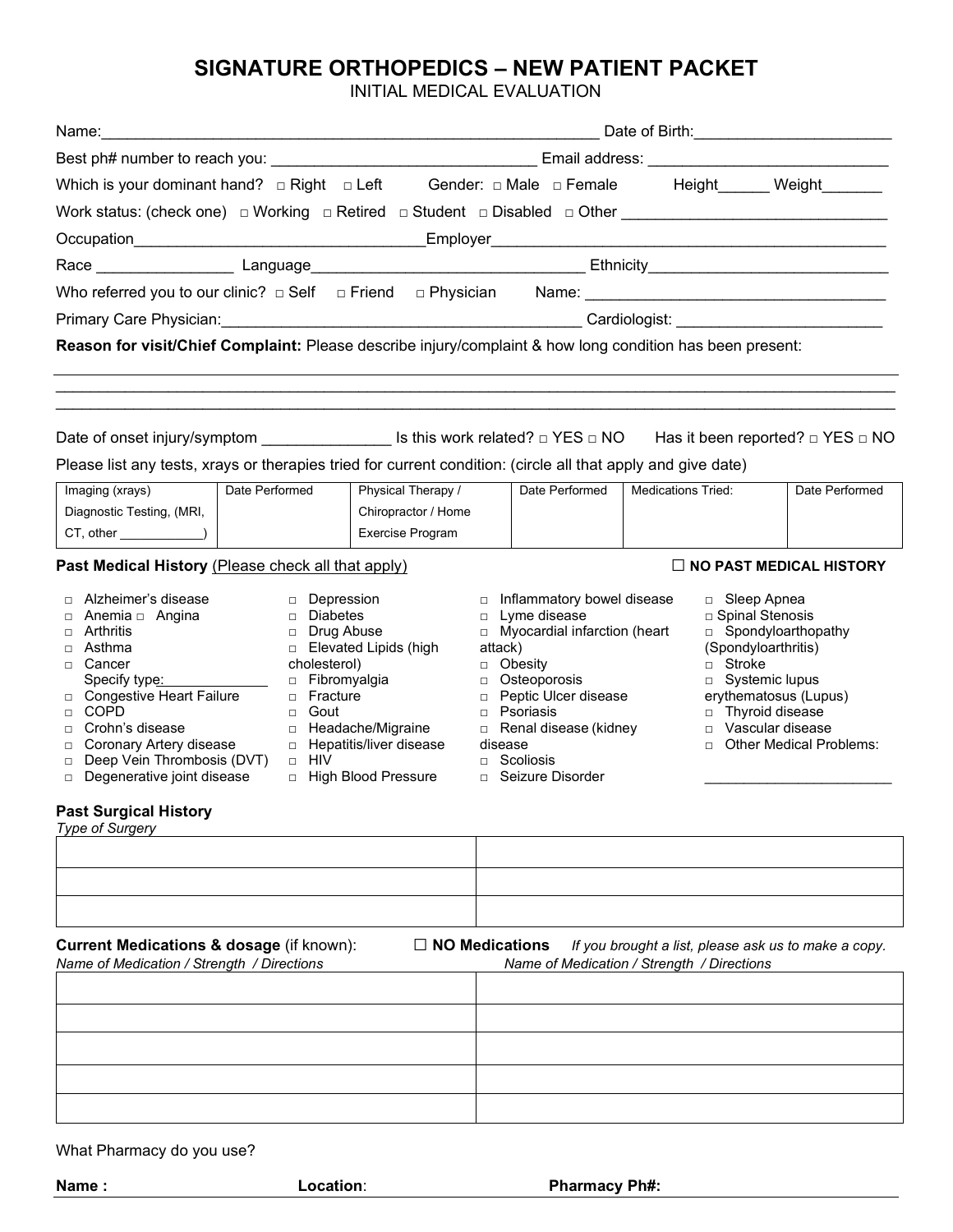| <b>Allergies:</b> (Please name substance & reaction) | $\Box$ NO Known Allergies |                                           |  |
|------------------------------------------------------|---------------------------|-------------------------------------------|--|
| Known DRUG allergies                                 |                           |                                           |  |
| Known FOOD allergies                                 |                           |                                           |  |
| Known METAL allergy: $\Box$ Yes $\Box$ No            |                           | Known LATEX allergy: $\Box$ Yes $\Box$ No |  |

|  | <b>Relevant Family History:</b> |
|--|---------------------------------|
|--|---------------------------------|

**Relevant Family History:** □ **Adopted - no family history known**

| Relative                                                                                                                                        | Alive               | Deceased | Heart<br>Disease   | Cancer<br>(Specify type) | <b>Diabetes</b>        | High Blood<br>Pressure  | Renal<br>disease | Thyroid<br>disease |
|-------------------------------------------------------------------------------------------------------------------------------------------------|---------------------|----------|--------------------|--------------------------|------------------------|-------------------------|------------------|--------------------|
| Father                                                                                                                                          |                     |          |                    |                          |                        |                         |                  |                    |
| Mother                                                                                                                                          |                     |          |                    |                          |                        |                         |                  |                    |
| Brother(s)                                                                                                                                      |                     |          |                    |                          |                        |                         |                  |                    |
| Sister(s)                                                                                                                                       |                     |          |                    |                          |                        |                         |                  |                    |
| <b>Social History:</b><br>General Education: □ High School (If local, list name) _______________________________ □ College ____________________ |                     |          |                    |                          |                        |                         |                  |                    |
| Marital Status: □ Single □ Married □ Separated □ Divorced                                                                                       |                     |          |                    |                          | □ Widowed              |                         |                  |                    |
| Tobacco use: □ Yes □ No _______ Packs per day for ______ years Quit: □ Yes □ No Age when quit: _________                                        |                     |          |                    |                          |                        |                         |                  |                    |
|                                                                                                                                                 |                     |          |                    |                          |                        |                         |                  |                    |
|                                                                                                                                                 |                     |          |                    |                          |                        |                         |                  |                    |
| Work demands: $\Box$ Sedentary $\Box$ Moderate activity $\Box$ Heavy Labor                                                                      |                     |          |                    |                          |                        |                         |                  |                    |
|                                                                                                                                                 |                     |          |                    |                          |                        |                         |                  |                    |
|                                                                                                                                                 |                     |          |                    |                          |                        |                         |                  |                    |
| Do you have children: □ Yes □ No # Sons___________ # Daughters_________________                                                                 |                     |          |                    |                          |                        |                         |                  |                    |
| <b>PATIENTS 65 YEARS AND OLDER:</b><br>Have you had any falls in the last year? $\Box$ Yes $\Box$ No IF YES, Number of falls: _________________ |                     |          |                    |                          |                        |                         |                  |                    |
|                                                                                                                                                 |                     |          |                    |                          |                        |                         |                  |                    |
| Do you use an assistive device (walker, cane, wheelchair, etc.)? __________________________________                                             |                     |          |                    |                          |                        |                         |                  |                    |
|                                                                                                                                                 |                     |          |                    |                          |                        |                         |                  |                    |
| Current Medical Status/Review of Systems: Please circle any you have had recently                                                               |                     |          |                    |                          |                        |                         |                  |                    |
| Fatigue                                                                                                                                         |                     |          | <b>Chest Pain</b>  |                          | Poor coordination      |                         |                  |                    |
| Fever                                                                                                                                           |                     |          | Leg swelling       |                          | Muscle weakness        |                         |                  |                    |
| Night sweats                                                                                                                                    | Irregular heartbeat |          | <b>Seizures</b>    |                          |                        |                         |                  |                    |
| Weight gain                                                                                                                                     |                     |          | Constipation       |                          | Tremors                |                         |                  |                    |
| Weight loss                                                                                                                                     |                     |          | Diarrhea           |                          | Anxiety                |                         |                  |                    |
| <b>Blurred vision</b>                                                                                                                           |                     |          | Loss of Appetite   |                          | Depression             |                         |                  |                    |
| Double vision                                                                                                                                   |                     |          | Nausea             |                          | Insomnia               |                         |                  |                    |
| Headache                                                                                                                                        |                     |          | Vomiting           |                          | Rash                   |                         |                  |                    |
| Ringing in ears                                                                                                                                 |                     |          | Painful urination  |                          | <b>Skin Infections</b> |                         |                  |                    |
| Vertigo                                                                                                                                         |                     |          | Blood in urine     |                          | Skin lesions           |                         |                  |                    |
| Vision loss                                                                                                                                     |                     |          | Cold intolerant    |                          | Bleeding               |                         |                  |                    |
| Asthma                                                                                                                                          | Heat intolerant     |          |                    | <b>Bruising</b>          |                        |                         |                  |                    |
| Cough                                                                                                                                           |                     |          | Difficulty walking |                          |                        | Environmental allergies |                  |                    |
| Labored breathing                                                                                                                               |                     |          | <b>Dizziness</b>   |                          | Food allergies         |                         |                  |                    |

Name of person supplying information\_\_\_\_\_\_\_\_\_\_\_\_\_\_\_\_\_\_\_\_\_\_\_\_\_\_\_\_\_\_\_\_\_\_\_\_\_\_\_\_\_\_\_\_\_\_\_\_Date:\_\_\_\_\_\_\_\_\_\_\_\_\_\_

Signature: \_\_\_\_\_\_\_\_\_\_\_\_\_\_\_\_\_\_\_\_\_\_\_\_\_\_\_\_\_\_\_\_\_\_\_\_\_\_\_\_\_\_\_\_\_\_\_\_\_\_\_\_\_\_\_\_\_\_\_\_\_\_\_\_\_\_\_\_\_\_\_\_\_\_\_\_\_\_\_\_\_\_\_\_\_\_\_\_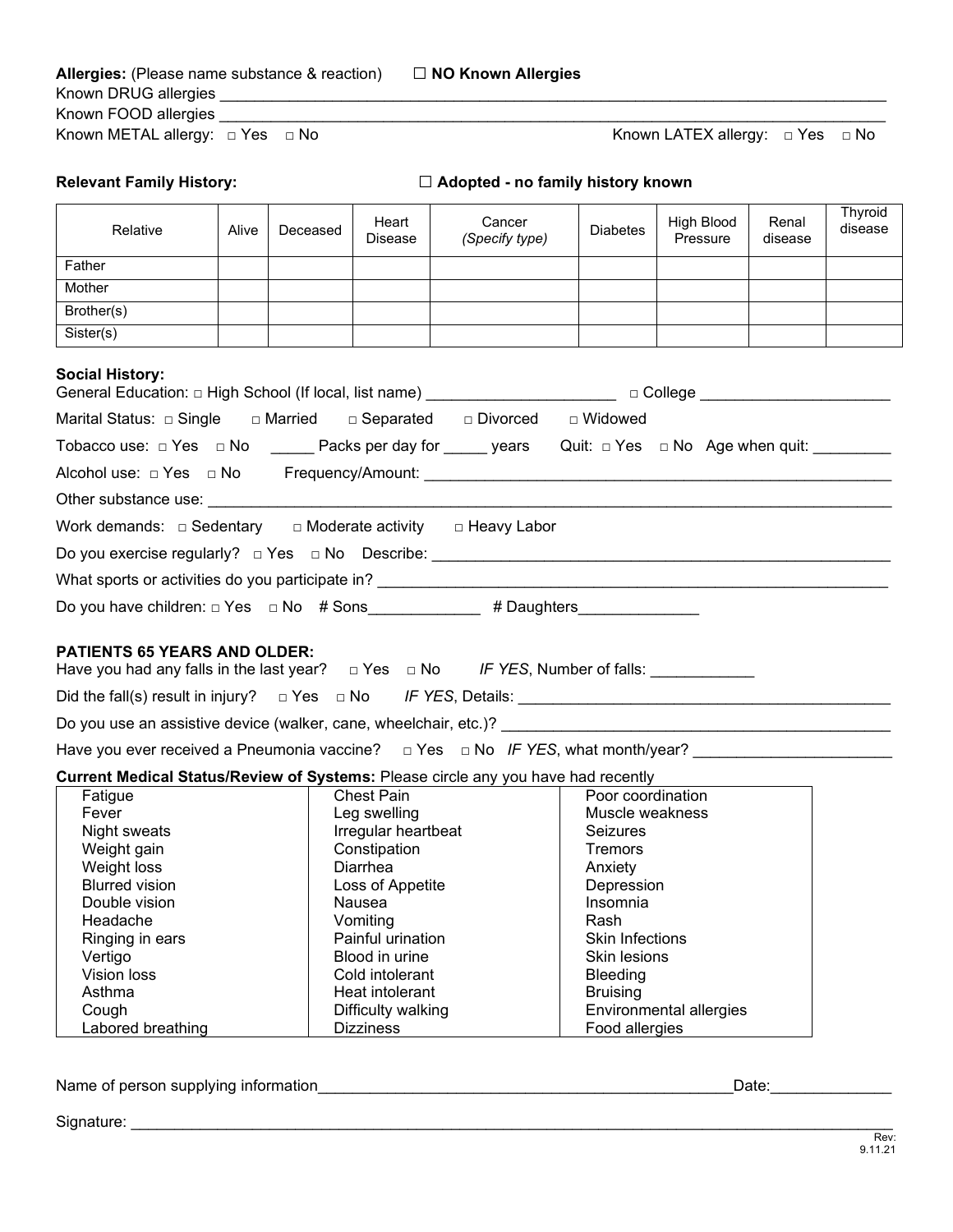# **SIGNATURE ORTHOPEDICS - SIGNATURE MEDICAL GROUP**

PATIENT REGISTRATION CONSENT & ACKNOWLEDGMENTS

#### **CONSENT TO TREAT**

I consent to Signature Medical Group (SMG) physicians, practitioners, and other providers ("provider"), their assistants and staff to provide medical and/or surgical treatment, testing, supplies, medications, services, equipment and other items deemed necessary for the patient below. I have been informed of the nature and purpose of the proposed treatment, common side effects, risks, benefits, alternatives and estimated duration of treatment as applicable. I understand that I may withdraw consent to treatment and will inform the attending Provider of any decision to terminate treatment. I agree to provide at least 24 hours notice prior to canceling an appointment and understand that failure to provide notice may result in a cancellation fee. In the event of an emergency while receiving care at SMG, I authorize SMG staff to arrange for care and treatment necessary to address the emergency medical condition.

#### **ASSIGNMENT OF BENEFITS/FINANCIAL RESPONSIBILITY**

I acknowledge that the patient or guarantor signing below is financially responsible for all charges for medical services provided by SMG and payment is due on the date of service. If an insurance/health plan claim is filed by SMG, I request that payment of all benefits be made directly to SMG. I agree to pay for any services or out-of-pocket expenses which are not covered by insurance. I acknowledge receipt and acceptance of SMG's Payment Policies provided with this form. I acknowledge that I will be responsible for payment of legal and collection fees in addition to the outstanding balance should SMG refer my account to an outside agency for collection.

#### **RELEASE OF INFORMATION/DISCLOSURE OF PROTECTED HEALTH INFORMATION**

I consent to SMG's release of the patient's protected health information (PHI) for treatment, payment and operations purposes in accordance with HIPAA. I acknowledge that SMG may release medical records and PHI to the third-party health plan or payer, including Medicare, Medicaid, health insurer, HMO, or other company or program that arranges or pays for the cost of some or all of the patient's health care. SMG may also release PHI to other health care providers involved in treating the patient including physicians, hospitals, laboratories, pharmacies and others. I have been provided with SMG's Notice of Privacy Practices that further describes the uses and disclosures of certain PHI by SMG. To facilitate treatment or payment, including communication of appointment reminders, prescriptions/refills, laboratory results and other information, I consent to SMG sharing PHI with the following individuals:

| Full<br>−Na∟ |        | Phone       |  |
|--------------|--------|-------------|--|
| Full Name    | . III. | Phone       |  |
| Full         |        | - הר<br>one |  |

Initial all applicable information:

\_\_\_Medical/Treatment/PHI including retrieval of medical records and prescription refills

- Lab/Ancillary Testing/Radiology/MRI/Imaging Results
- \_\_\_Billing/Insurance Information
- \_\_\_Authorized to leave message on voicemail or by other designated communication systems
- \_\_\_Other, Describe\_\_\_\_\_\_\_\_\_\_\_\_\_\_\_\_\_\_\_\_\_\_\_\_\_\_\_\_\_\_\_\_\_\_\_\_\_\_\_\_\_\_\_\_\_\_\_\_\_\_\_\_\_\_\_\_\_\_\_\_\_\_\_\_\_

**ADVANCE DIRECTIVES FOR HEALTH CARE** (*Living Will/Healthcare Directive, Durable Power of Attorney for Healthcare) (If applicable to the practice setting, patient to initial appropriate statement):*

\_\_\_\_\_\_\_\_\_\_\_\_\_\_\_\_\_\_\_\_\_\_\_\_\_\_\_\_\_\_\_\_\_\_\_\_\_\_\_\_\_\_\_\_\_\_\_\_\_\_\_\_\_\_\_\_\_\_\_\_\_\_\_\_\_\_\_\_\_\_\_\_\_\_\_\_\_\_\_\_\_\_\_\_\_\_\_\_\_\_

\_\_\_\_The patient does NOT have an Advance Directive

\_\_\_\_The patient has the following Advance Directive(s): \_\_\_\_\_\_\_\_\_\_\_\_\_\_\_\_\_\_\_\_\_\_\_\_\_\_\_\_\_\_\_\_\_\_\_\_\_\_\_\_\_\_\_\_\_

and will provide a copy to the attending SMG physician practice

| Print Patient's Full Name    | Patient DOB                    |
|------------------------------|--------------------------------|
| Print Name of Legal Guardian | <b>Relationship to Patient</b> |
| Signature & Date Signed      | Witness to Signature           |